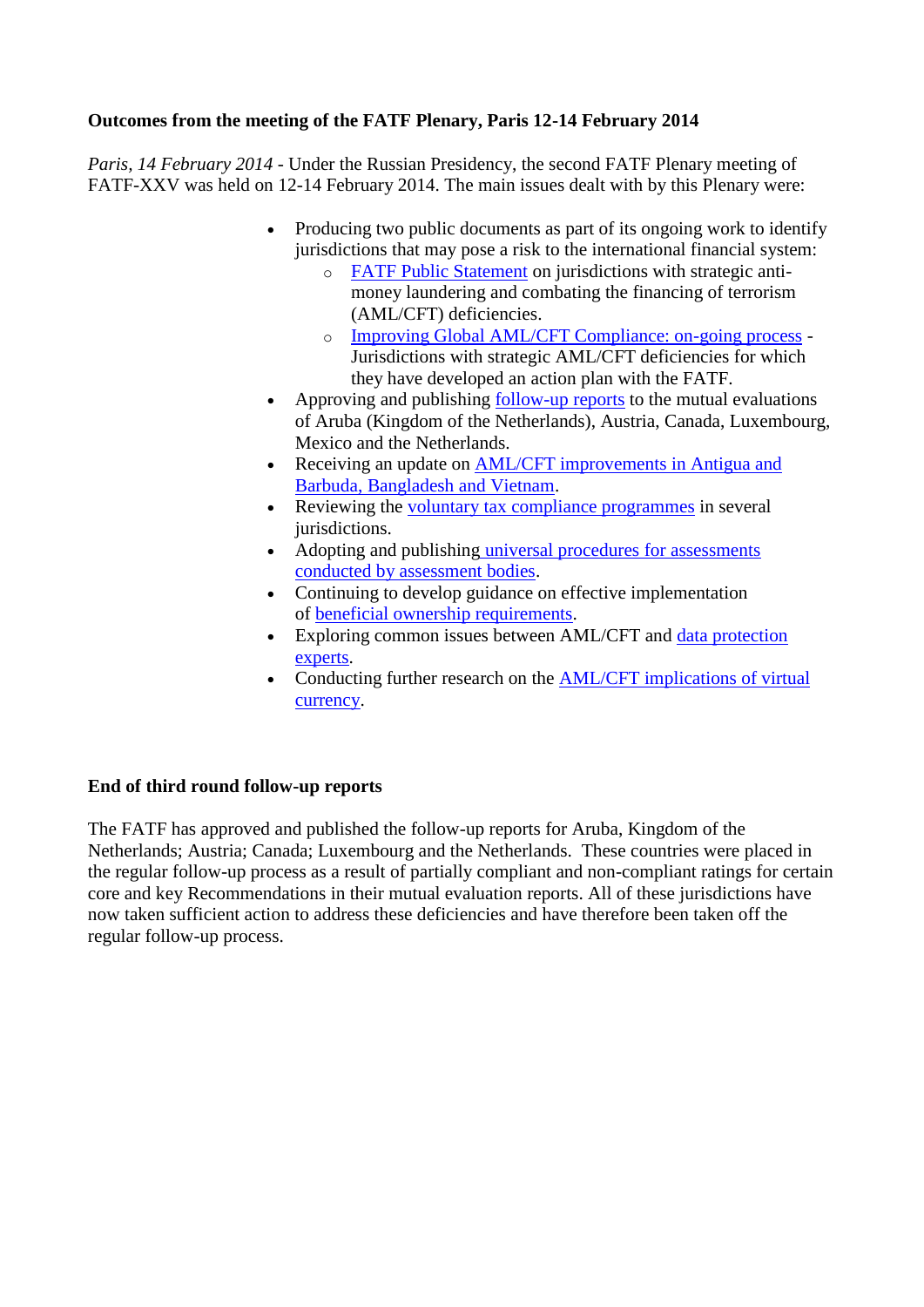

[More and download the report](http://www.fatf-gafi.org/topics/mutualevaluations/documents/fur-luxembourg-2014.html) [More and download the report](http://www.fatf-gafi.org/topics/mutualevaluations/documents/fur-netherlands-2014.html) *Report will be published shortly*

# **Update on AML/CFT Improvements**

The FATF congratulates Antigua and Barbuda, Bangladesh and Vietnam for the significant progress made in addressing the strategic AML/CFT deficiencies identified in their action plans agreed with the FATF. These countries will no longer be subject to the FATF's monitoring process under its on-going global AML/CFT compliance process. These countries will work with their respective FATF-Style Regional Bodies (FSRBs) as they continue to address the full range of AML/CFT issues identified in their Mutual Evaluation Reports.

# **Reviewing voluntary tax compliance programmes in several jurisdictions**

The FATF heard reports on the voluntary tax compliance (VTC) programmes of Argentina, Hungary, Italy, Pakistan and Turkey. Italy's programme, which took effect in January 2014 and will continue until September 2015, was found to be consistent with the FATF's four basic principles on the VTC<sup>1</sup>[.](http://www.fatf-gafi.org/documents/news/plenary-outcomes-feb-2014.html#FN1) The VTC programmes of Argentina and Turkey had previously been found to be in compliance with the FATF's four basic principles, and no suspicious transactions were detected $2$ . As for the members of the FSRBs, MONEYVAL monitors the programme of Hungary, while the APG monitors the programme of Pakistan.

The FATF, in consultation with the FSRBs, adopted new procedures for dealing with VTC programmes and urges any country which introduces a VTC programme to apply all AML/CFT measures to such a programme.